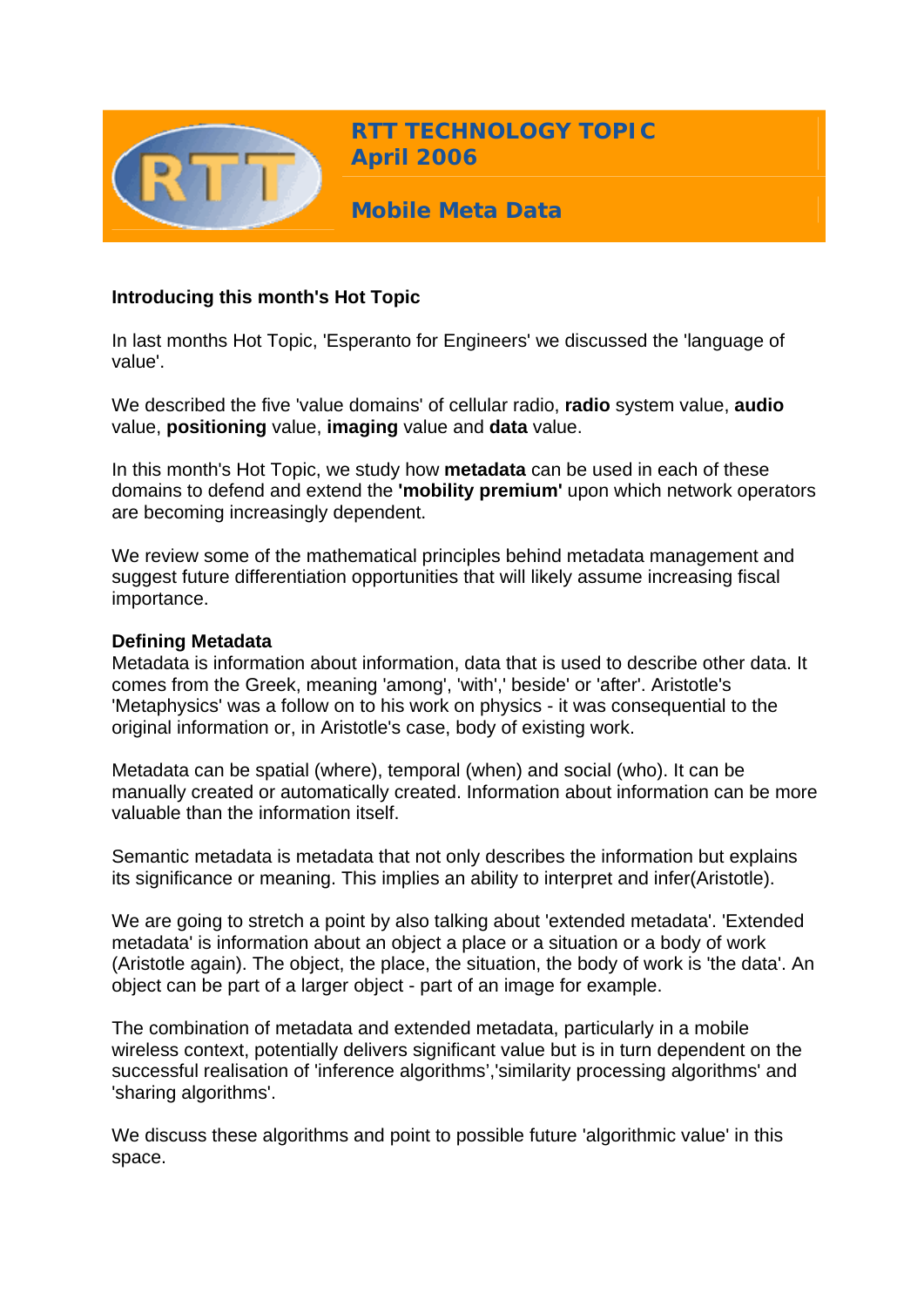This might seem to be ambitiously academic. In practice, metadata and, specifically, mobile meta data is a simple mechanism for increasing 'user engagement' which by implication realises additional user value.

## **Examples of Metadata**

Higher level examples of metadata include electronic programming guides used in audio and video streaming. These can be temporally based (now showing on channel number) or genre based (sport, classical, jazz). The genre based indexing of I Pod music files is an example.

Lower level examples include audio, image and video metadata descriptors that allow users to search for particular characteristics, an extension of present word and image search algorithms now ubiquitous on the World Wide Web. These descriptors also allow automated matching of images or video or voice or audio clips.

Manual metadata depends on our ability to name or describe content. We may of course have forgotten what something is called - a tune, perhaps. If we can hum the tune, it is possible to match the temporal and harmonic patterns of the tune to a data base. This is an automated or at least memory jogging naming process that results in the automated creation of metadata, putting a name to the tune. This may not realise direct application value (the application will probably be free) but provides an opportunity to realise indirect value (sheet music or audio download value).



# An example from the [Department of Computer Science, National Chiao Tung](http://www.csie.nctu.edu.tw/%7Edychen/MP7_overview1.pdf)  **[University](http://www.csie.nctu.edu.tw/%7Edychen/MP7_overview1.pdf)**

The example above will be visually recognisable to some of you because of the pattern combination of the time signature (3/4 waltz time) and the opening interval (a perfect fifth). If you just used the perfect fifth it could be a quite large number of tunes, Twinkle Twinkle Little Star, Theme from 2001, Whisper Not, Moon River etc. However, only one of these examples is a waltz (clue to the tune, think, River and Moon). Congratulations. You have just performed an inference algorithm based on temporal and harmonic pattern recognition.

## **Examples of MOBILE Metadata**

Any of the metadata examples above are potentially accessible in a wide area wireless environment.

However, they are not unique to wireless. **Mobile metadata** combines **metadata value** with **mobility value**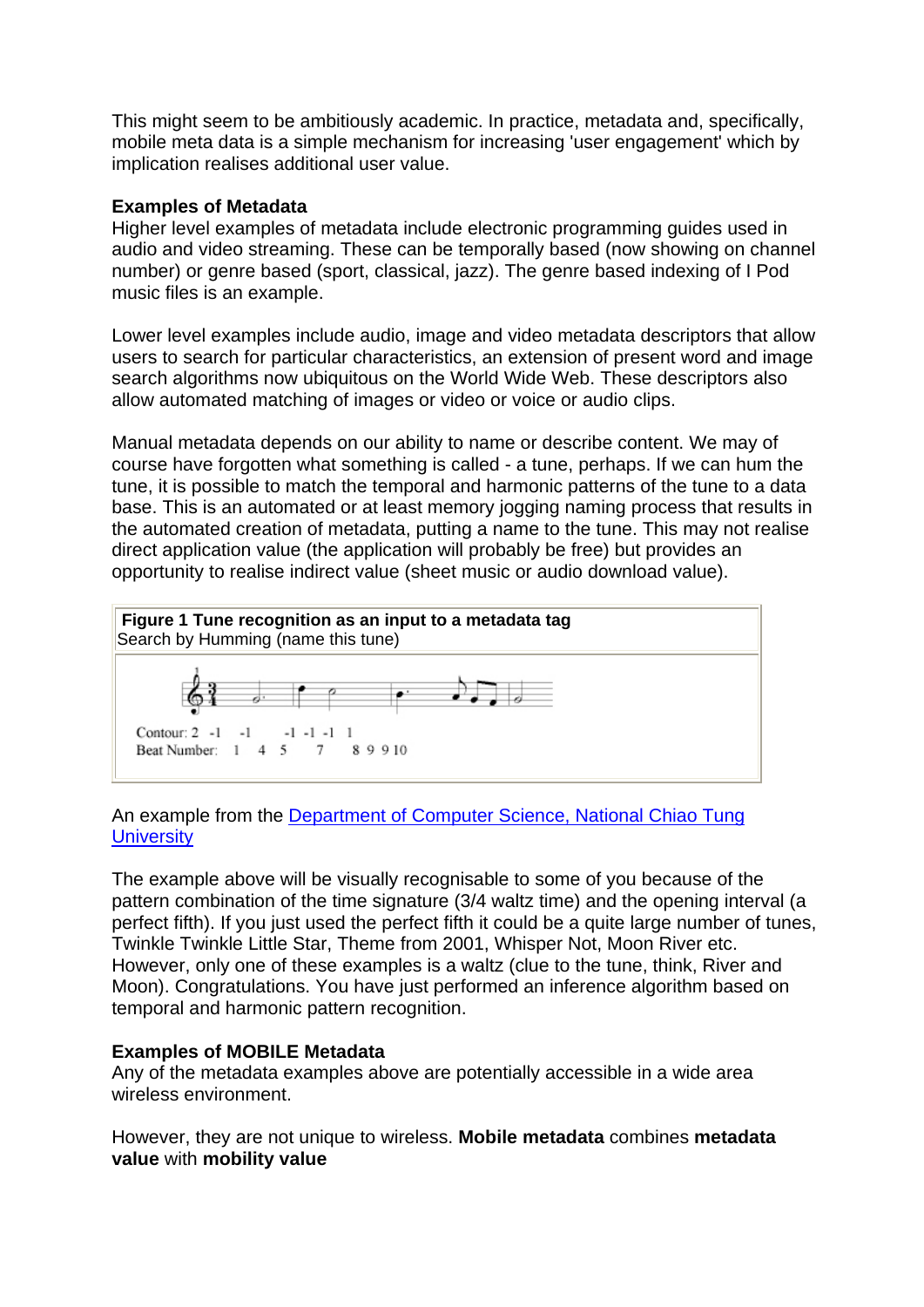Mobile metadata is based on our ability to acquire and use spatial knowledge of where a user is at any given time combined with other inputs available to us.

Spatial knowledge may be based on cell ID or observed time difference or GPS (macro positioning) possibly combined with heading information (compass heading), possibly combined with micro positioning (low G accelerometers), probably combined with time, possibly combined with temperature or other environmental data (light level or wind speed) .

Even simple cell ID can add substantial metadata value, for example images can be tagged and or archived and/or searched and/or shared by cell ID location.

This is an area of substantial present research, for example by the Helsinki University [of Technology](http://www.cs.hut.fi/%7Ersarvas/publications/Sarvas_MetadataCreationSystem.pdf) and [University of Berkeley](http://garage.sims.berkeley.edu/mmm2.cfm) under the generic description of **'automatic metadata creation'.**

The research highlights the problems of manual metadata. For example when people take a picture it is boring and usually difficult to manually annotate the image. There will generally be a lack of consistency in manual notation which will make standardised archiving and retrieval more problematic.

In comparison, automated spatial and temporal metadata can be standardised and unambiguous. We know where the user is and what the time is.

Areas of potential additional value are identified .These are based respectively on 'inference algorithms' also known as 'disambiguation algorithms', 'similarity processing algorithms' also known as 'guessing algorithms' and 'sharing algorithms' also known simply as 'group distribution lists'.

The imaging metadata case study referenced above is the Campanile Tower in Berkeley but let's rebase the example to London.

#### **Mobile Metadata and Geospatial Value**

If you know a user has just emerged from Westminster Tube Station (macro position), has turned right and then left into Parliament Square and has then turned to face south (compass heading) and up (micro positioning) and then takes a picture, you know that the user is taking a picture of Big Ben. Theoretically this could be double checked against the typical image statistics of Big Ben.

This is the basis of geo tagging and smart tagging familiar to us in present mapping systems. Smart tagging is of course standardised in Windows XP.

Figure 2 Image of Big Ben taken from Parliament Square, facing south.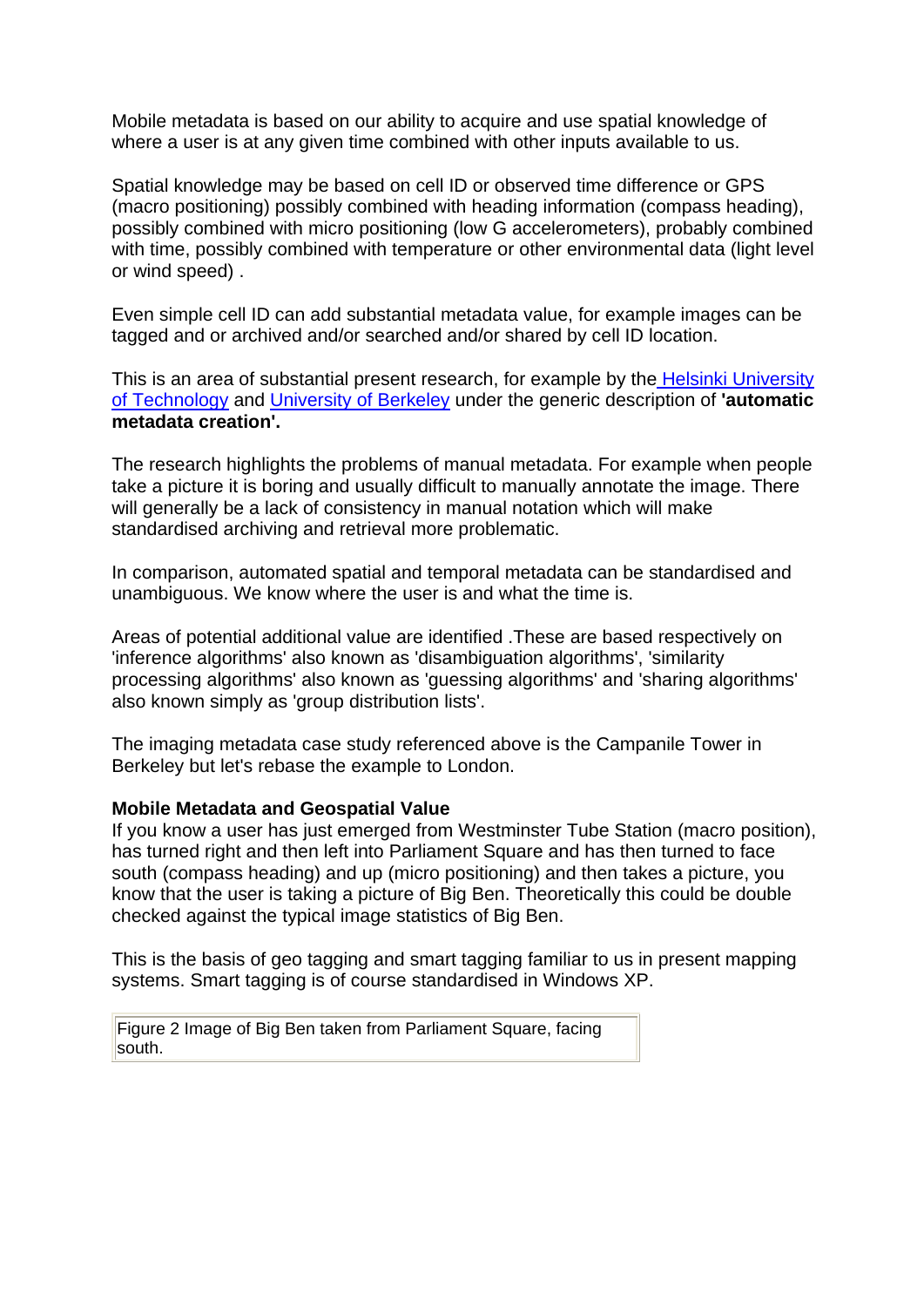

http://www.sights-and-culture.com

'Big Ben' can then be offered as a metadata annotation for the user to accept or reject.

However, having automatically identified that it is Big Ben that the user is looking at, there is an opportunity to add additional extended metadata information to the image, for example,

## **Optional extended image metadata for Big Ben**

'Big Ben is one of London's best-known landmarks, and looks most spectacular at night when the clock faces are illuminated. You even know when parliament is in session; because a light shines above the clock face (many hands make light work). The four dials of the clock are 23 feet square, the minute hand is 14 feet long and the figures are 2 feet high. Minutely regulated with a stack of coins placed on the huge pendulum, Big Ben is an excellent timekeeper, which has rarely stopped. The name Big Ben actually refers not to the clock-tower itself, but to the thirteen ton bell hung within. The bell was named after the first commissioner of works, Sir Benjamin Hall.This bell came originally from the old Palace of Westminster; it was given to the Dean of St. Paul's by William III. Before returning to Westminster to hang in its present home, it was refashioned in Whitechapel in 1858. The BBC first broadcast the chimes on the 31st December 1923 - there is a microphone in the turret connected to Broadcasting House'.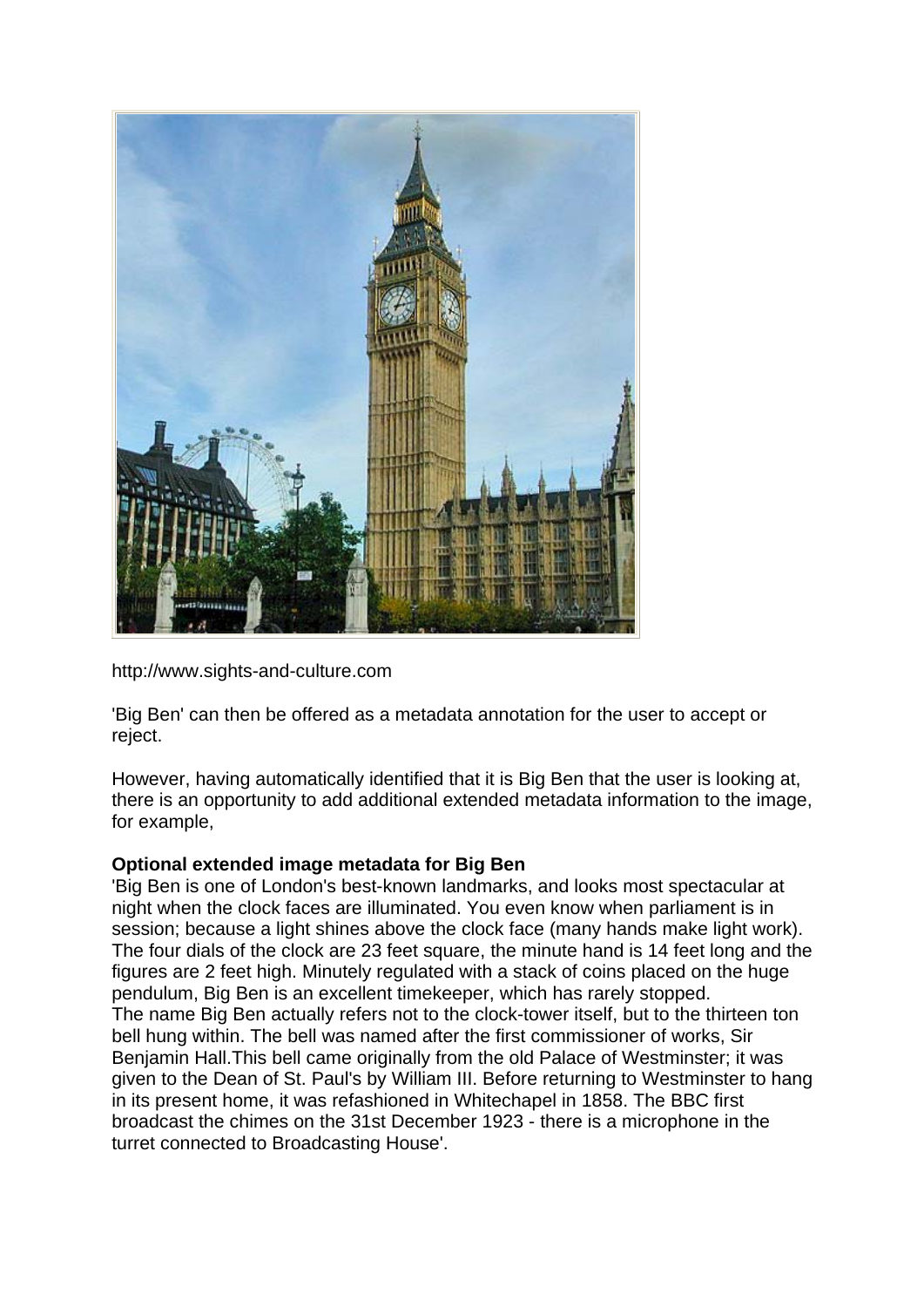## **Mobile metadata's contribution to localised offer opportunities, progressive mapping and point and listen applications**

There are of course various related localised 'offer opportunities' associated with this 'engagement moment', a Macdonald's 24 hour 'Big Ben Burger' or the latest geo specific downloadable Big Ben ring tone, 'Big Ben Bong'. Of course if the superphone has decent solid state microphones, then the user can record his own ring tones and use them and/or upload them with a suitable spatial, temporal and personal meta data tag. More esoteric but still subject specific download opportunities might include Dostoevsky's classic but little known work on badly behaved big clocks 'Chime and Punishment' and/or own own recent best seller, 'Big Clocks of the World and their role in Cellular Phone Design'.

If the user was to focus specifically on the London Eye (lower left hand side of the image), then a similar process could be triggered (a chance to reprise the Picasso in Parliament joke, 'ayes to the right, no's to the left').

Geospatial value is of course closely linked, or could be closely linked, to progressive mapping applications (where only relevant parts of the map are downloaded as you need them) and wide area 'point and listen' applications. Point straight ahead in the Big Ben example, and you could be listening to an audio download of Parliamentary Question time.



If you wanted a **3D** overview of the area for **local navigation or local information** reasons or a 'virtual 3D tour' of the inside of Big Ben then this could be downloaded from a server. The [Reality Server offering from Mental Images](http://www.mentalimages.com/) is one example of this type of application.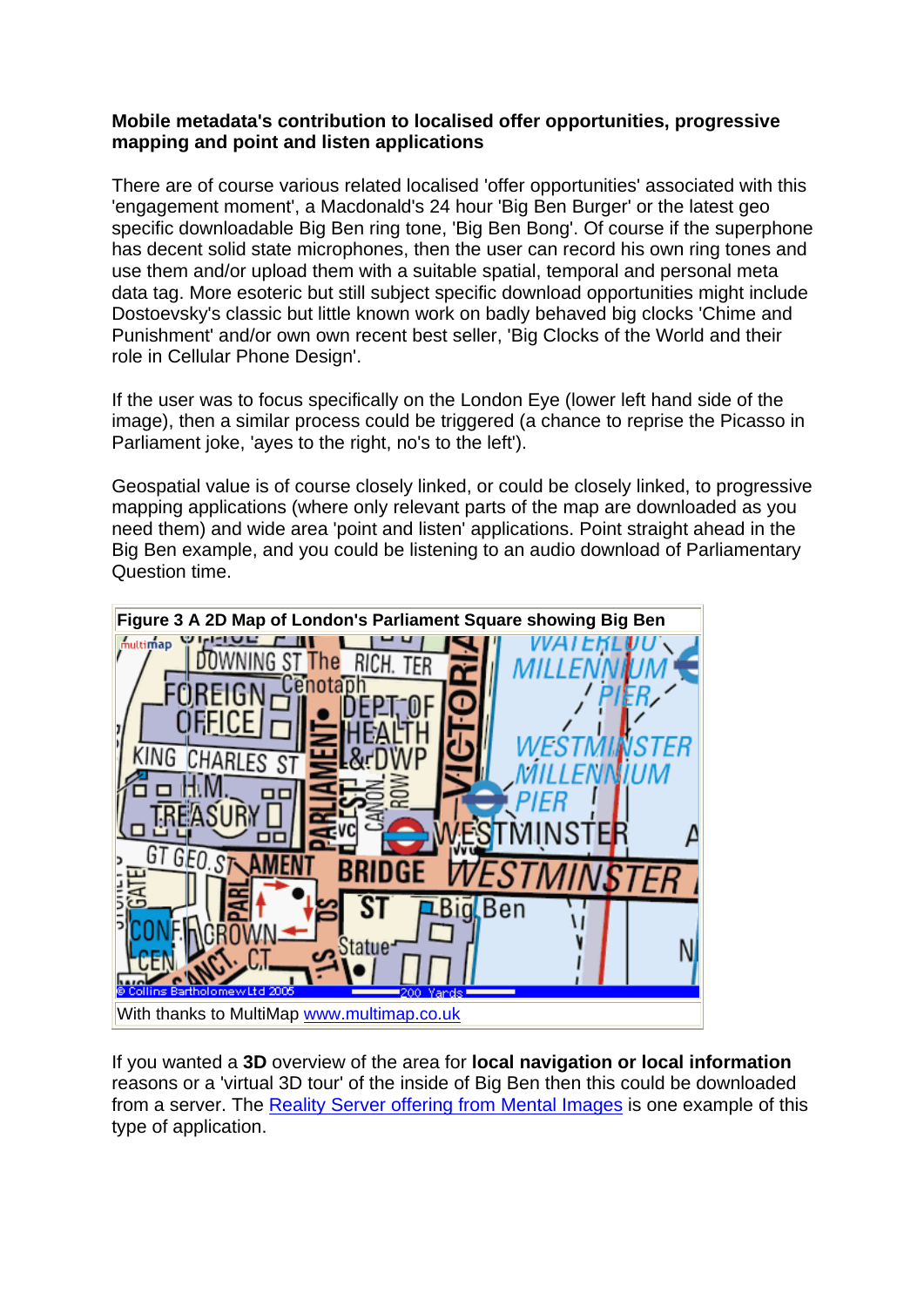## **Mobile metadata and Super phone capabilities**

However there are a number of extended opportunities that are specific to the extended audio and image capture and play back/play out capabilities now being included in new generation phones, described as **'Super phones'** in our [December](http://www.rttonline.com/HotTopics/HT_Dec05e.htm)  [2005 Hot Topic.](http://www.rttonline.com/HotTopics/HT_Dec05e.htm)

This is important because many of our mobile metadata applications do not intuitively require a connection to a network. A Nikon camera with GPS and a compass capability will know where it is and what it is looking at and could have embedded reference data available. A top of the range Nikon SLR camera, for example, has 30,000 reference images stored which are used for auto exposure, auto white balance and auto focus so it's a small step to add another few gigabytes of embedded reference data.

It is therefore important to identify functionality that can be made unique to a phone, particularly a camera phone, connected to a network. The ability to connect to the web to access smart tag or geo tag information is an important differentiator but not the only one.

We suggested that phones could be divided into three functional categories, **standard phones** that help us communicate with one another, **smart phones** that help us to organise our social and business lives and **super phones** that help us to relate to the physical world around us. **Smart super phones combine all three functional domains**

The mobile metadata that you get from network connected smart super phones builds on these functional domains.

We have said that smart super phones by definition will have advanced micro and macro positioning and direction sensing capabilities combined with extended audio (voice and music) and image capture capabilities combined with extended audio and display and text output capabilities plus access to server side storage (the web) plus access to network resident rendering, filtering and processing power.

Returning to our Big Ben example, Big Ben is an object with a unique **audio signature.** Other objects and places have similar but different signatures, the sea side for example, a concert hall, an airport. We mentioned earlier that audio signatures make potentially good ring tones- Big Ben or the Westminster Peal.

If you fancy church bells as ring tones you will be interested in the relevant object meta data tag.

'Consider the effect of bells rung together in a peal rather than singly, in English changes - with each bell striking a fixed interval, usually 200 to 250 mS, after the previous one. Peals of bells can sound very different in character, and the effect is influenced by many factors; the frequency and amplitude of the bells' partials, considered individually and as a group; how they are clappered; and rather critically, the building in which they are being rung' (from a guide to campanology- the harmonic science and mechanics of bell ringing).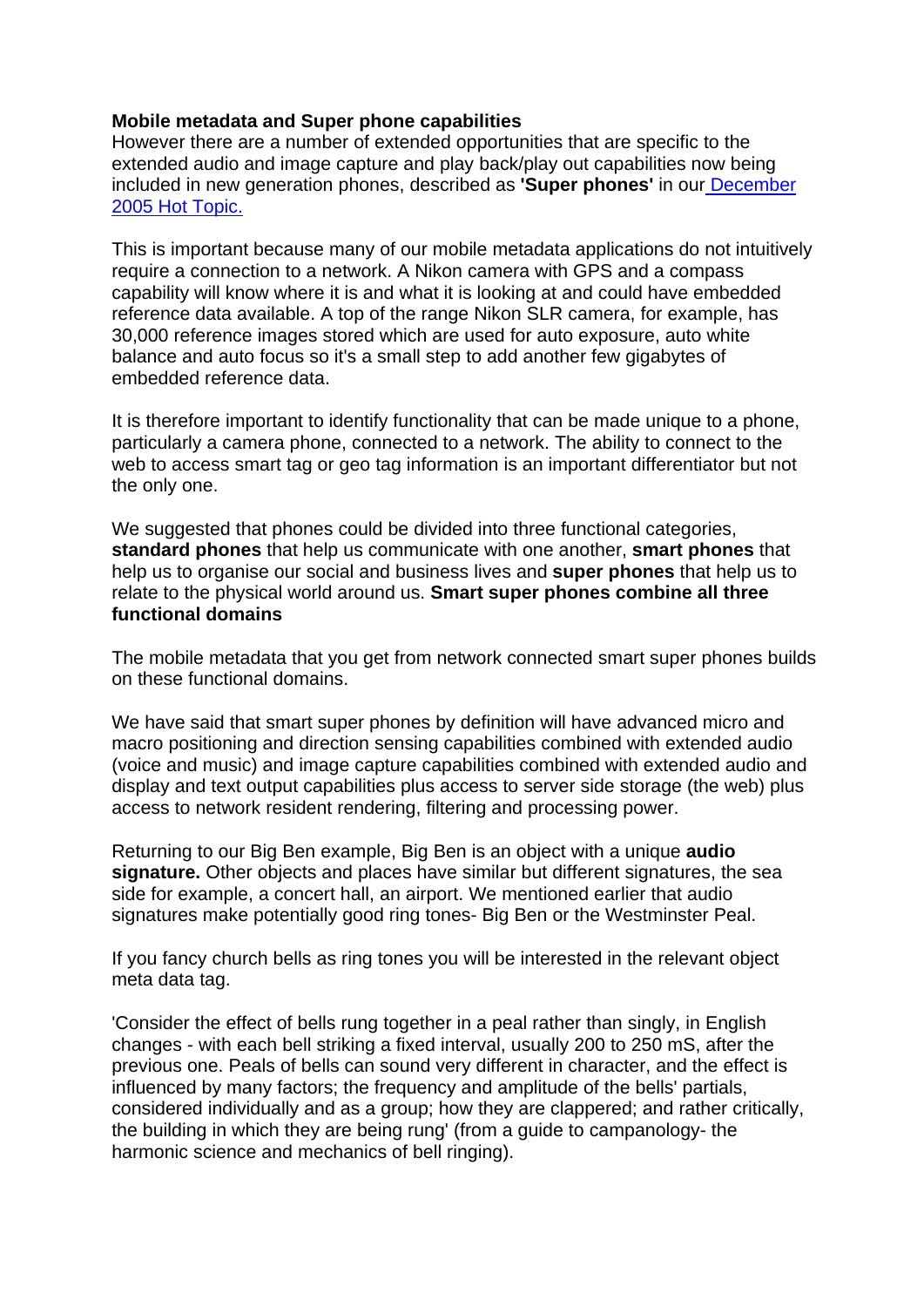Objects and places and spaces similarly have unique **visual signatures**. These can be object specific, The Statue of Liberty for example, or general, the seaside. A sea scape will generally consist of some sky (usually grey in the UK), some sea (usually grey in the UK) and sand (usually grey in the UK). The image statistics will have certain recognisable ratios and certain statistical regional boundaries.

Object and place and visual signatures come 'for free' from the auto exposure, auto colour balancing and auto focusing functions in higher end camera phones. Auto exposure gives you a clue though not definite proof that it is day or night, auto colour balancing and auto exposure together give you a clue though not definite proof that the image is being taken in daylight outdoors on a sunny or cloudy day or indoors under natural, tungsten or fluorescent lighting. Auto focus gives you a clue though not definite proof of distance and spatial relationships within the image. Two cameras mounted a couple of inches apart and two microphones six inches apart would of course greatly increase the spatial relationship capture capability, but let's not get too carried away at this point.

People have **social signatures**, these are specific (**voice** and **visual**) and **physical** (my lap top has fingerprint recognition which I am impressed by but have never used) and general, for example **behaviour patterns.**

**The role of audio, visual and social signatures in developing 'inference value**' Now these are interesting capabilities and necessary for higher end camera phone functionality but do they have a wider application value when combined with network connectivity?

Well yes in that they can add value to 'inference algorithms'.

**'Inference algorithms'** are algorithms that combine spatial, temporal and social information. Their job is to '**disambiguate'** the **context** in which, for example, a picture has been taken or an observed event is taking place.

So the fact that it is 4.00 am (temporal) on the 21st June (temporal) 2006(temporal)and that you (personal signature) are somewhere on Salisbury Plain (cell ID spatial) looking at the sun (auto exposure and auto white balance) rise over some strangely shaped rocks (image statistics and object recognition) at a certain distance away (auto focus) listening to some chanting (audio signature) tells the network with a very high level of confidence that you are a Druid Priest attending the mid summer solstice at Stonehenge (Non druids are not allowed to attend).

#### **Figure 4 The summer solstice in Stonehenge**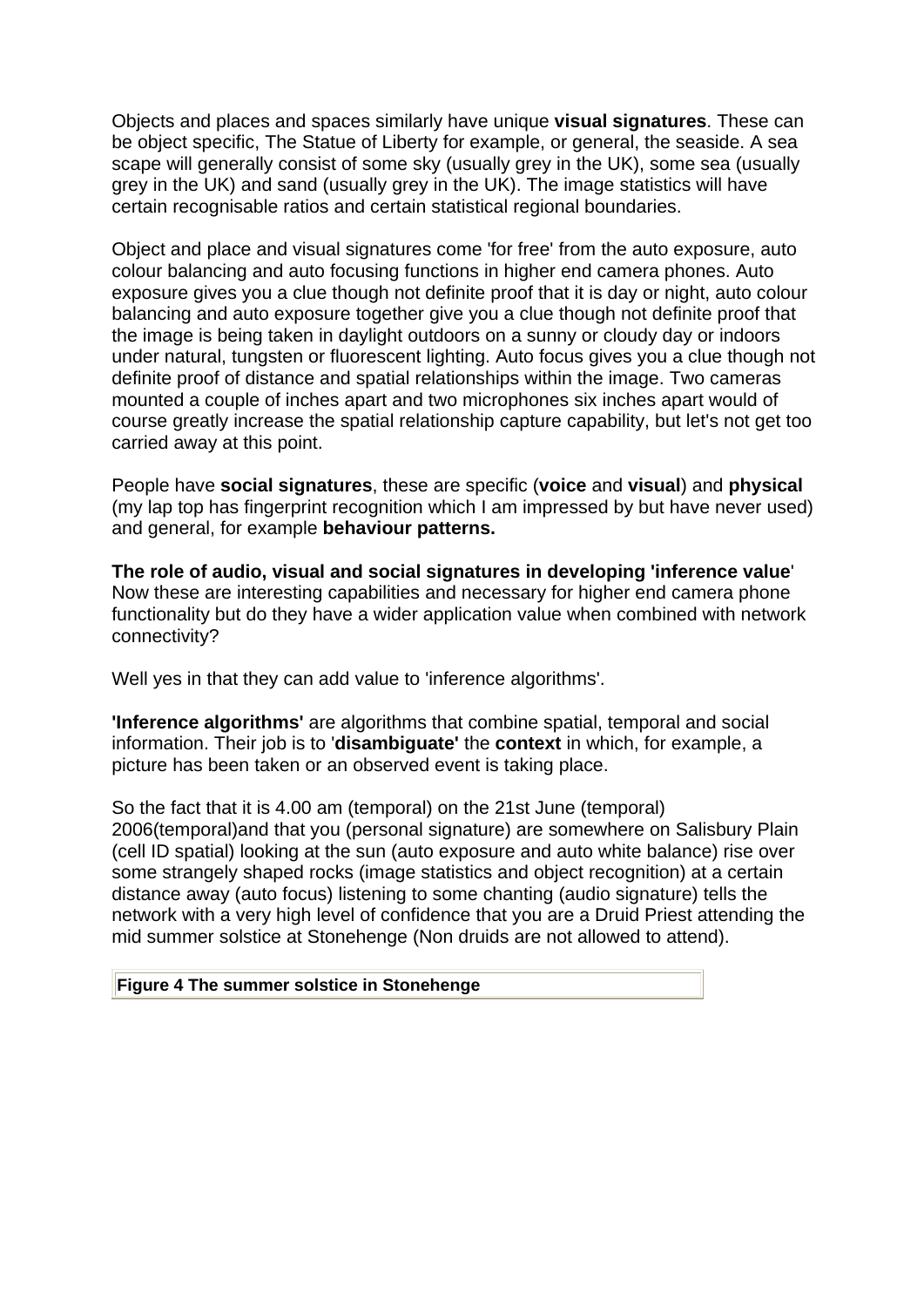

With thanks to www.manastro.co.uk

Does this particular example illustrate realisable value? Probably not, but more general applications of inference algorithms will - this is mechanised i.e. automated, mobile metadata inference value.

## **Revenues from Image and Audio and Memory and Knowledge Sharing - the role of mobile metadata and similarity processing algorithms**

**Inference algorithms** potentially create new application value opportunities and add value to existing applications. Downloadable Druid ring tones spring to mind from the above example - probably a rather specialist market.

**'Similarity processing algorithms'** are related to but different from inference algorithms.

The job of similarity processing algorithms is to detect and exploit spatial, temporal and social commonalities and similarities or occasionally, useful and relevant dissimilarities (the attraction of opposites).

The relationship with inference algorithms is clear from the example above.

If the network knows I am a Druid (I am not but would not mind if I was) then the **presumption** could be made that I have common and similar social interests to other Druids. I am part of the Druid community which in turn has affiliations with other specialist communities. We may live in similar places, Totnes for example, own a dog on a stick and do similar things at similar times. Before long, an apparently insignificant addressable market has become more significant. Not only does the network know that I am a Druid, it also knows that I attended the 2006 summer solstice and may want to share memories of that moment with other members of my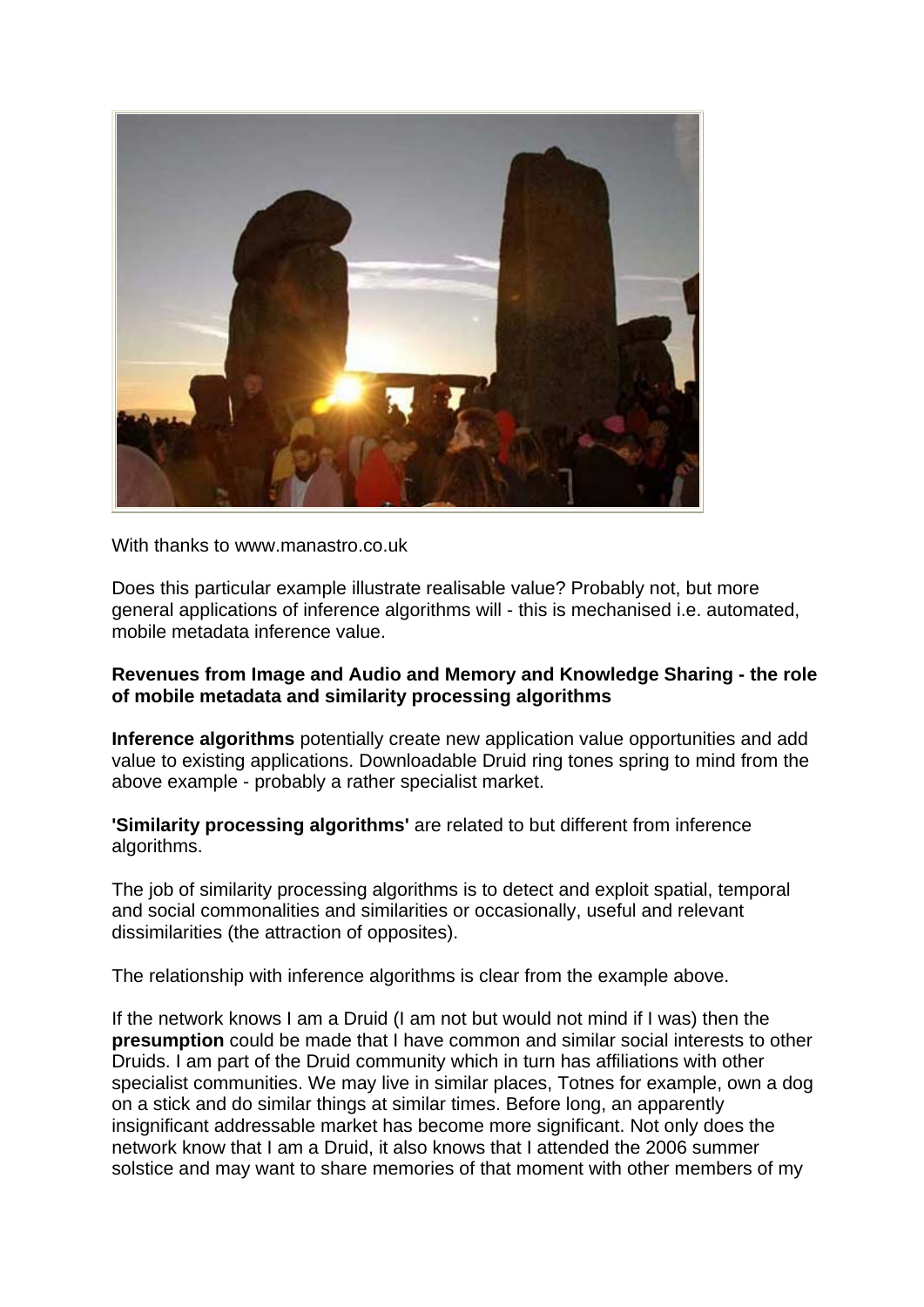social community. This is the cue moment for the suggested recipients list for any image or video and or audio recording I may have made of the event or for the sharing of particular cosmic thoughts that occurred to me at sunrise. This is sometimes described in the technical literature as **'context to community'** sharing. The suggested recipients sharing list might include other potentially interested and useful parties -for example, the editor of Druid Weekly Magazine ('Reading the Runes').

A parallel and immediately topical example is the solar eclipse just happening (happened) in Africa and Central Asia.

This has spawned a swathe of [specialist web sites t](http://www.zeenews.com/znnew/articles.asp?aid=284171&ssid=27&sid=ENV)o service the people viewing and experiencing the event either directly or indirectly



An example web cast format of this event

Tokyo, Mar 25: The national astronomical observatory of Japan and other organisations will hold an event to webcast a total solar eclipse from Africa and Central Asia when it occurs on Wednesday evening Japan time.

The event titled "Eclipse Cafe 2006" is the first of its kind organized by the observatory.

Participants can **view live images of the solar eclipse** webcast at eight astronomical observatories and science museums across Japan, including Rikubetsu astronomical observatory in Hokkaido and Kazuaki Iwasaki space art gallery in Shizuoka prefecture.

Of the eight locations, participants in Hiroshima and Wakayama prefectures have opportunities to ask questions to astronomical researchers in turkey using a **teleconferencing** system.

The webcasting service will be offered with webcast images of solar eclipse in the past. On Wednesday, the images will be transmitted from **Egypt, Turkey and Libya.**

The solar eclipse will be first observed in Libya at around **7:10 pm local time**. It is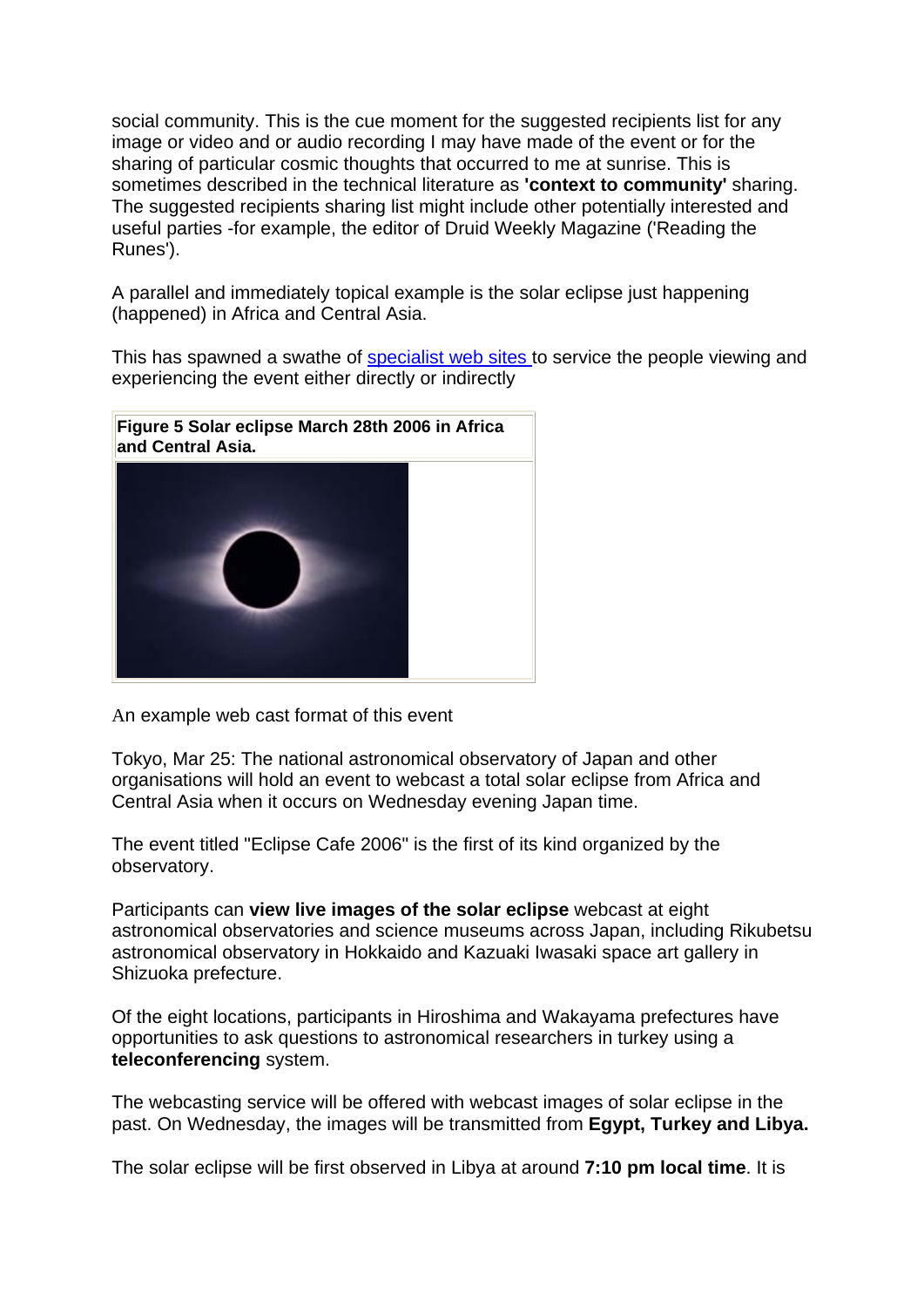expected to last about **four minutes**, which is relatively long for a solar eclipse.'

Similarity processing algorithms would automatically capture these **spatial** (where), **temporal** (when and for how long) and **social** (who) relationships and create future potential engagement and revenue opportunities from a discrete but significant special interest group

In the case of Big Ben, it is self evident that there are potentially millions of spatial, temporal and socially linked images, memories and 'advice tags' available to share which can be automatically identified.

## **Sharing Algorithms**

So automated sharing algorithms can be built on automated inference algorithms and automated similarity algorithms. Sharing algorithms are based on an assumed common interest which may include a spatial common interest (same place), temporal common interest (previous, present or possible future common interest) and a social common interest. Most of us are offered the opportunity to 'benefit' from sharing algorithms at various times through the working day. **Plaxo** is one example. This is **algorithmic value in the corporate data domain**. **Friends Reunited** is an example of **algorithmic value** applied **in the personal data domain**. Both are examples of extended social Meta data tagging where **the tagged object is……us.** This is generally only acceptable if we have elected to accept the process. It also suggests a need to establish that we are who we say we are. There is an implicit need for **social disambiguation.**

#### **Disambiguating social mobile metadata-**

#### **Voice recognition and the contribution of wide band codecs and improved background noise cancellation**

We have said that spatial and temporal metadata are implicitly unambiguous. Social metadata is potentially more ambiguous. How can we be sure the user of the phone/camera phone is the owner of the camera phone? Voice recognition helps in that it can uniquely identify the user. Wide band codecs and improved background noise cancellation will significantly improve present voice recognition performance. Note that these capabilities inherently depend on a user's willingness to be identified which in turn is dependent on the user's perception of value from the function. Higher quality codecs and better background noise control will also improve general audio capture quality, making voice tags and audio tag additions to images (manual metadata input) and user captured ring tones (a form of mobile metadata) more functionally attractive.

## **Text tagging functionality**

## **Speech recognition and the contribution of wide band codecs and improved background noise cancellation**

The same principal applies to speech recognition in that accuracy should steadily improve over time making speech driven text tagging more functionally effective. (manual metadata input).

#### **The requirement for standardised metadata descriptors**

A combination of factors are therefore improving the functionality of automatic metadata capture and manual metadata input over time.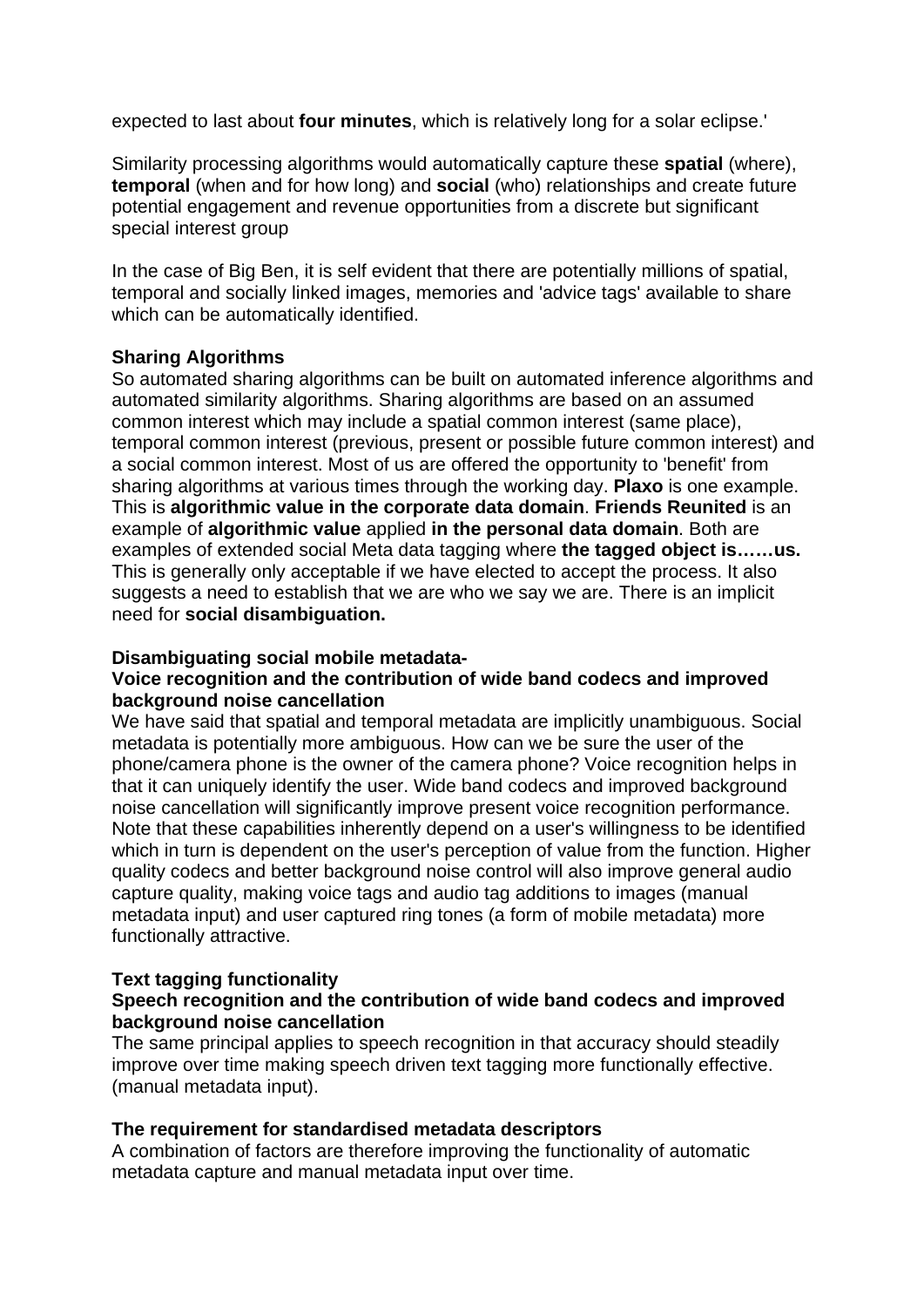**Automatic spatial metadata capture** improves as positioning accuracy and object recognition/image recognition/image resolution improves; **automatic social metadata capture** improves as voice recognition improves.

**Manual metadata input** (text tagging) improves as speech recognition improves.

However the benefits of these improvements can only be realised provided that standardised descriptors have been agreed to provide the basis for interoperability. Interoperability in this context means the ability to capture, process and share metadata from multiple sources.

## **The role of MPEG 7 in mobile metadata standardisation**

Even with improved speech recognition, text based metadata input is problematic in that it is non standardised. Each user will tend to use a different vocabulary and syntax. This makes it difficult to implement inference and similarity algorithms other than slightly haphazard word and phrase matching.

It is easier to standardise automatically generated meta data. For example to mandate prescriptive methods for describing the harmonic and temporal structures of a voice file or audio file or the colour, texture, shape and gradient of an image file or the structure and semantics( who is doing what to whom) of a video file.

Images, video and audio files can usually use Fourier descriptors given that the majority of image, video and audio content will have been compressed using Fourier based JPEG or MPEG compression algorithms.

The purpose of MPEG7 is to standardise these audio and visual descriptors to allow the development of standardised search, match and retrieval techniques, including metadata based inference and similarity algorithms.

Taking imaging as an example, descriptors can be region specific or macroblock specific. For example, it is possible to search for a man in a red woolly hat in a particular area of an image in multiple images by looking for the frequency descriptor for the colour red and the 'closest match' texture descriptor.

Generically, all images are converted into a common unified format in which image features are identified based on the wavelength of the colours making up the scene, expressed as a standardised 63 bit descriptor.

Some of the more complex algorithms, for example automated face recognition algorithms, require more accuracy and resolution and use a 253 bit descriptor.

Video descriptions are based on a differentiation of simple scenes and complex scenes together with motion estimation using vectors (direction and magnitude).

In a perfect world, this all works with present and proposed MPEG 4 based object coding though in practice it is still problematic to extract meaningful video objects out of a high frame rate high resolution video. These are non trivial processing tasks not to be attempted seriously in embedded software and are presently better performed as a server side function (potentially good news for network operator and server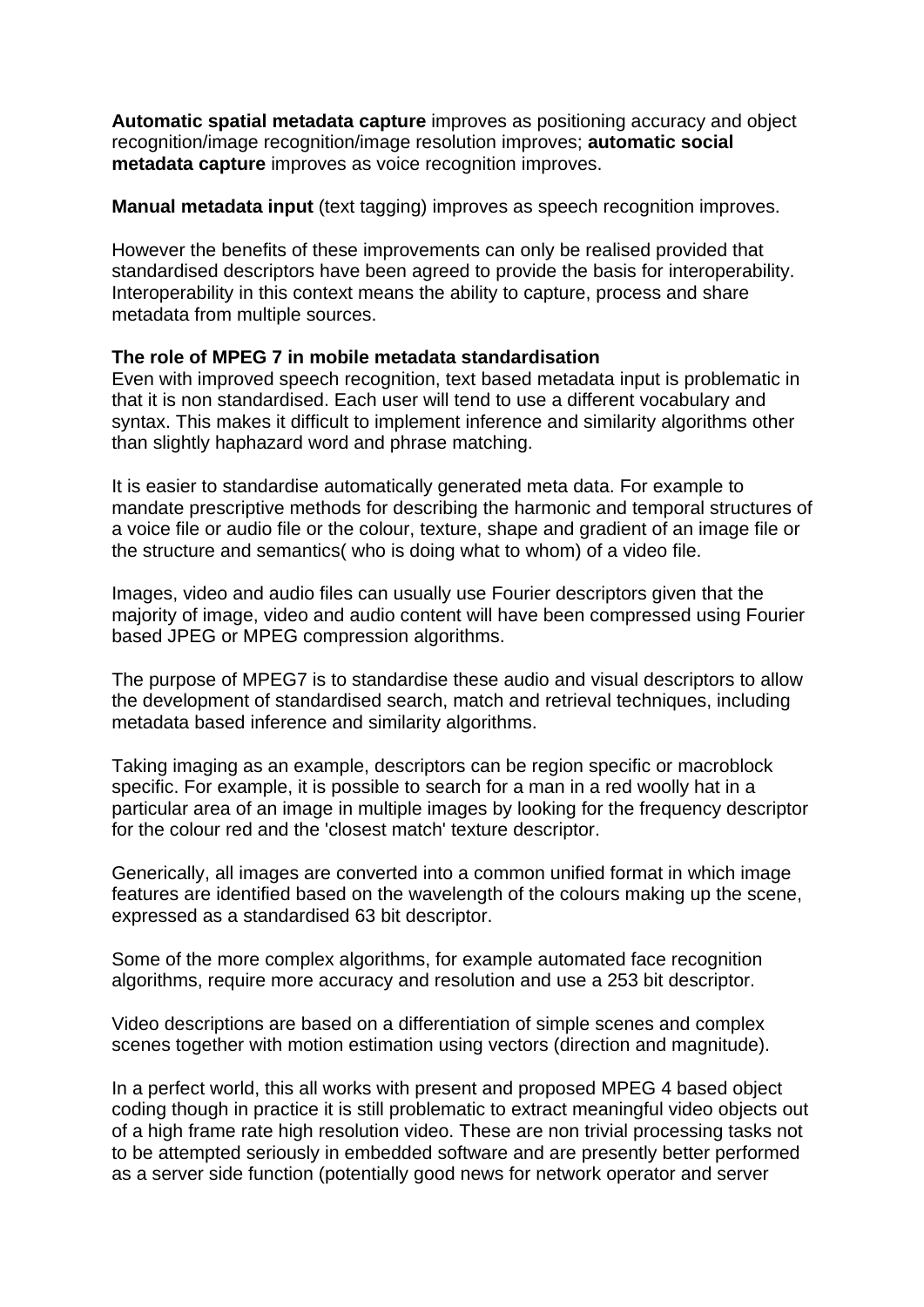added value).

Cameras equipped with depth sensors and/ or twin camera stereoptic capture makes it easier to capture 3D video and segmented objects which in turn make object based coding more useful but these at present represent a specialised application sector.

Thus MPEG 7 marks a useful start in terms of a standards process but there is much practical work still to be done.

## **Mobile Metadata and the Five Domains of User Value**

Anyway, the fact that we have not arrived at an end destination (assuming there is one) does not mean we cannot enjoy the journey and mobile metadata already has much to offer in terms of **'interconnected user domain value'.**

#### **To summarise**

In the **radio system domain**, mobile metadata can extract value from cell ID, direction and speed of movement and all of the other (many) user specific behaviour metrics that are potentially available from the radio air interface. This value can be realised by integration with parallel mobile metadata inputs including:

**Audio domain** mobile metadata associated with voice capture and voice recognition, speech capture and speech recognition and wide band audio capture and audio listening.

Micro (low G accelerometer) and macro (GPS or equivalent based) **positioning** system value.

**Imaging value** - mobile metadata as an integral part of the image and video sharing value proposition.

**Data domain value** - the integration of mobile meta data into the personal and corporate information management proposition.

## **Mathematical (algorithmic value) as an integral part of the mobile metadata proposition**

Realisation of mobile meta data value in all five user value domains is however dependent on an effective implementation of standardised **'descriptive maths'**  (MPEG7 descriptors or other standardised equivalents) and **comparative algorithms** - inference and similarity algorithms.

**Some though not all** of the **algorithmic decisional techniques** used in this space can be traced back to the three 'mathematicians of the month' featured in our [December 2005' Smart Super Phone' Hot Topic -](http://www.rttonline.com/HotTopics/HT_Dec05e.htm) the Reverend **Thomas Beyes,**(1702-1761), **George Boole** (1815 -1864) and **Augustus De Morgan** (1806- 1871).

Similarly **some though not all** of the **descriptor techniques** can be traced back to **Joseph Fourier** (1768-1830) and **Carl Friedrich Gauss** (1777-1855) profiled in our September 2005 Hot Topic 'Maths in Mobile Phones'.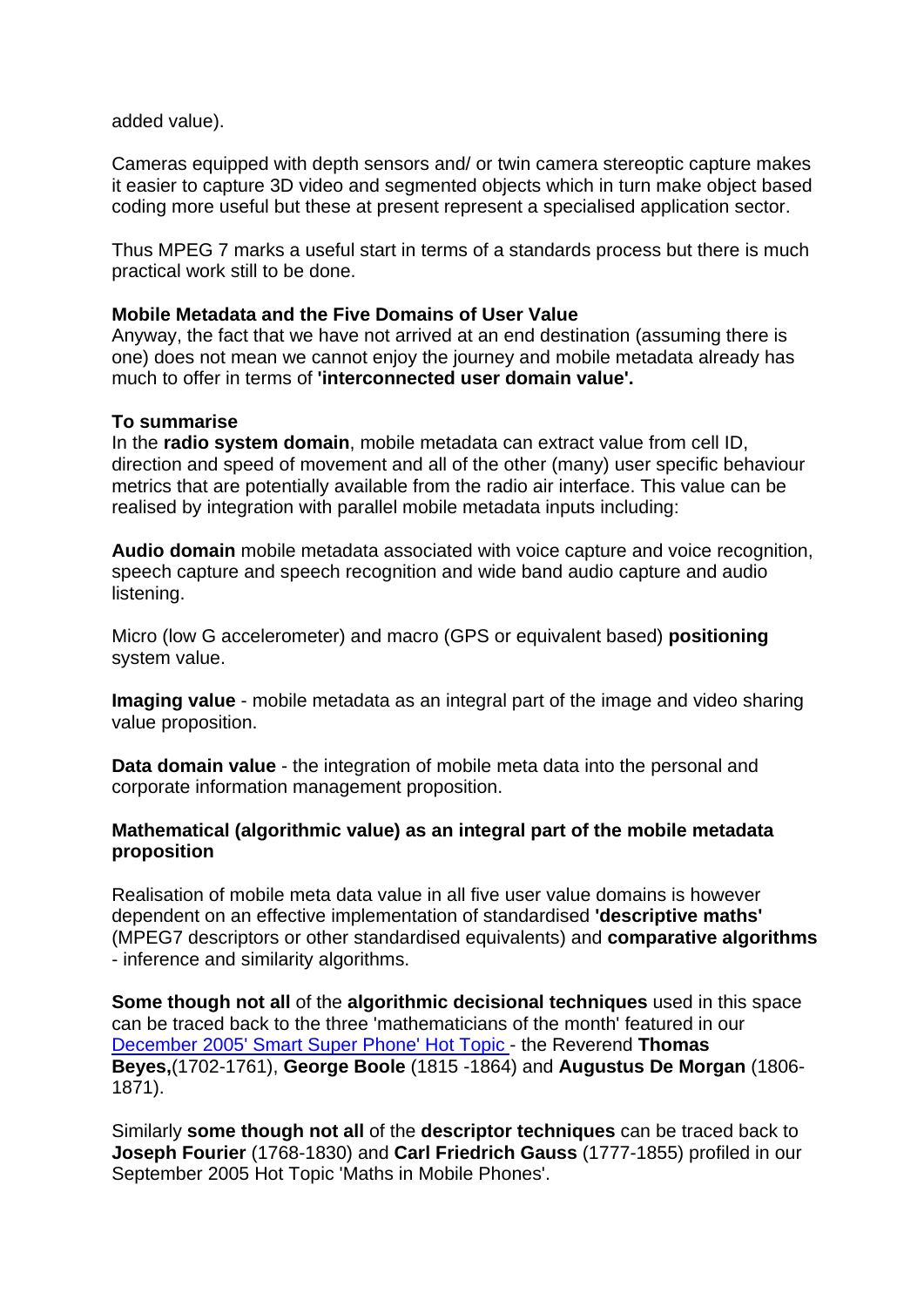## **Contemporary mathematical makers and shakers in the mobile metadata space**

But life moves on and it is important to realise that mathematical techniques and algorithmic techniques continue to evolve.

In the telecoms industry, we have tended historically to focus on **engineering capability (infrastructure deployment)** and **technology capability (product R and D)** to provide **competitive differentiation.**

This is less relevant over time.

Modern mobile phones and modern mobility networks including **mobility networks based on mobile metadata constructs are strategically dependent on mathematical and algorithmic value.**

This includes the **'descriptive maths'** used to describe signals and systems and the '**decisional maths'** used to respond to changing needs and conditions. An example of descriptive maths used in the signal space is the Fourier transform and present work on wavelet transforms. Descriptive maths helps us to capture and process the analogue world around us. One example of decisional maths applied at system level would be an admission control algorithm,

Some of the mathematical value both in pure and applied maths is **'heritage value',** the legacy of several thousand years of mathematical study and inspiration.. Some of the mathematical value is 'contemporary value', the contributions presently being made by practising mathematicians.

So it is relevant to consider the areas in contemporary mathematics that are most likely to prove useful in terms of differentiating the future **'user experience proposition'.**

## **Mathematicians of the Month April 2006**

One way to do this is to find out what work, or more accurately, whose work is winning awards.

For years there was no mathematical equivalent to the Nobel Prize. Rumour has it that the Swedish mathematician Gosta Mittag Leffler had an affair with Alfred Nobel's wife. This effectively shut out all future mathematicians from the Nobel award and recognition process.

There is a Field award for mathematicians but this is only awarded every 4 years and is restricted to mathematicians under 40.

In 2002, the Norwegian government decided to fund a yearly award known as the **[Abel Prize](http://www.abelprisen.no/)** to mark the double centenary of the birth of **Niels Henrik Abel.**

Niels Henrik Abel died in 1829 at the age of 27 after contracting TB following an ill advised sleigh ride.

Figure 6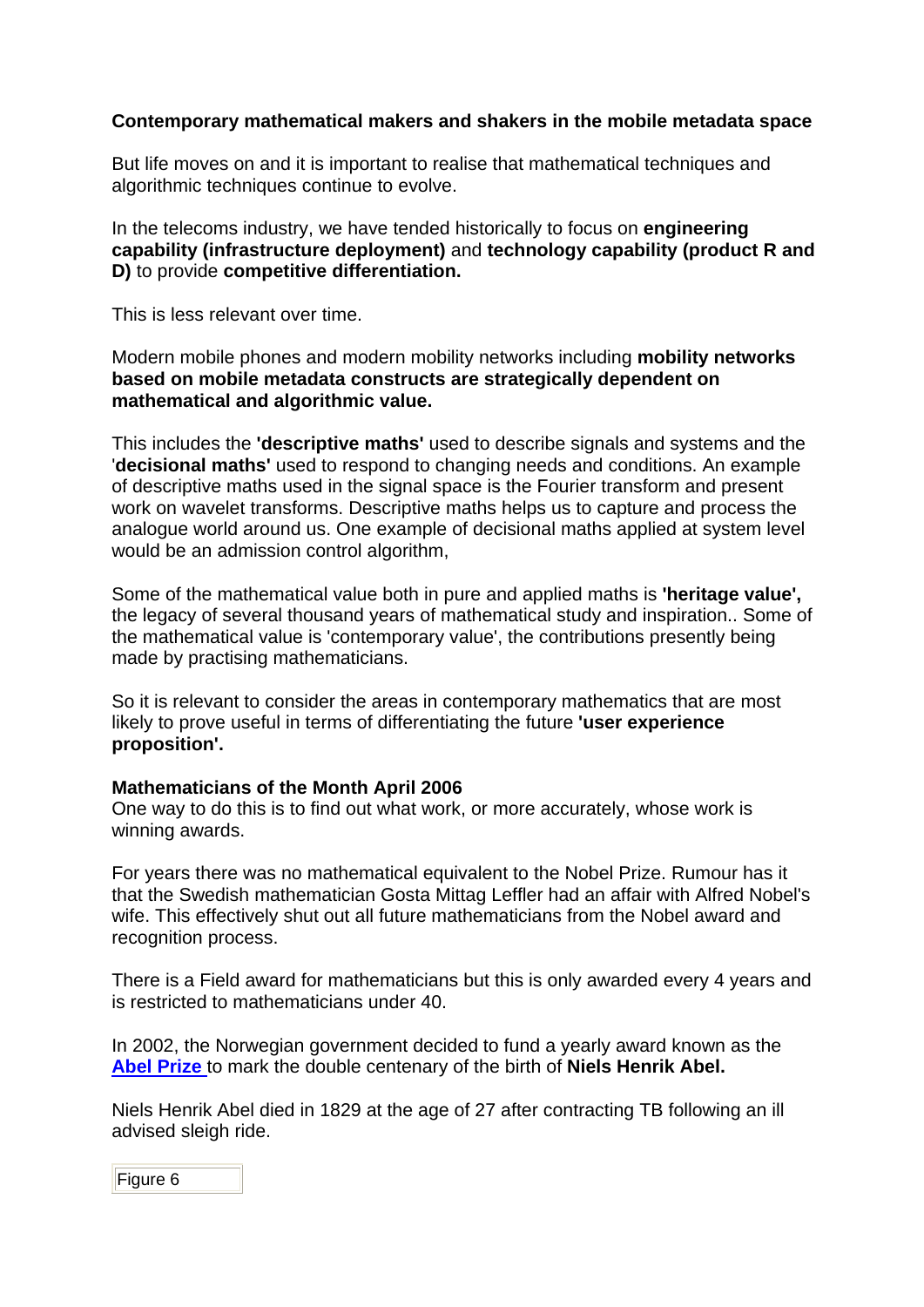# Niels Henrik Abel



In his short life he had however developed the foundations for **group theory**, also worked on in parallel by **Galois.**

Group theory is essentially an integration of **geometry, number theory and algebra**. Abel worked specifically on the commutative properties of group operations, arithmetical processes like addition where it does not matter in which order sums are performed. These came to be known as **abelian groups.**

Strangely but perhaps not surprisingly, group theory is increasingly relevant in many areas of telecommunications including mobile telecommunications and mobile metadata management.

Geometry is important in vector maths (mathematical calculations that have direction and magnitude), number theory is important in statistical processing (for example the processing of image signal statistics) and algebra crops up all over the place.

A popular description of group theory is that it helps discover and describe what happens when one does something to something and then compares the results with the result of doing the same thing to something else, or something else to the same thing.

Group theory has been and is used in a wide cross section of physical problem solving including the modelling of turbulence and weather forecasting.

Our interest in a wireless telecoms context is to study the role of group theory in the management and manipulation of complex and interrelated data sets which change over time and space at varying rates.

That's why it is useful to keep track of whose winning the Abel prize each year. They are all mature contemporary working mathematicians and as such provide an insight into evolving areas of mathematics that are potentially strategically intellectually important.

This of course assumes that the Norwegian Academy of Science and Letters knows more than we do about the work of contemporary mathematicians which for the majority of us is probably a valid assumption.

In **2003**, the Abel prize was awarded to **Jean-Pierre Serre** for his work on **topology**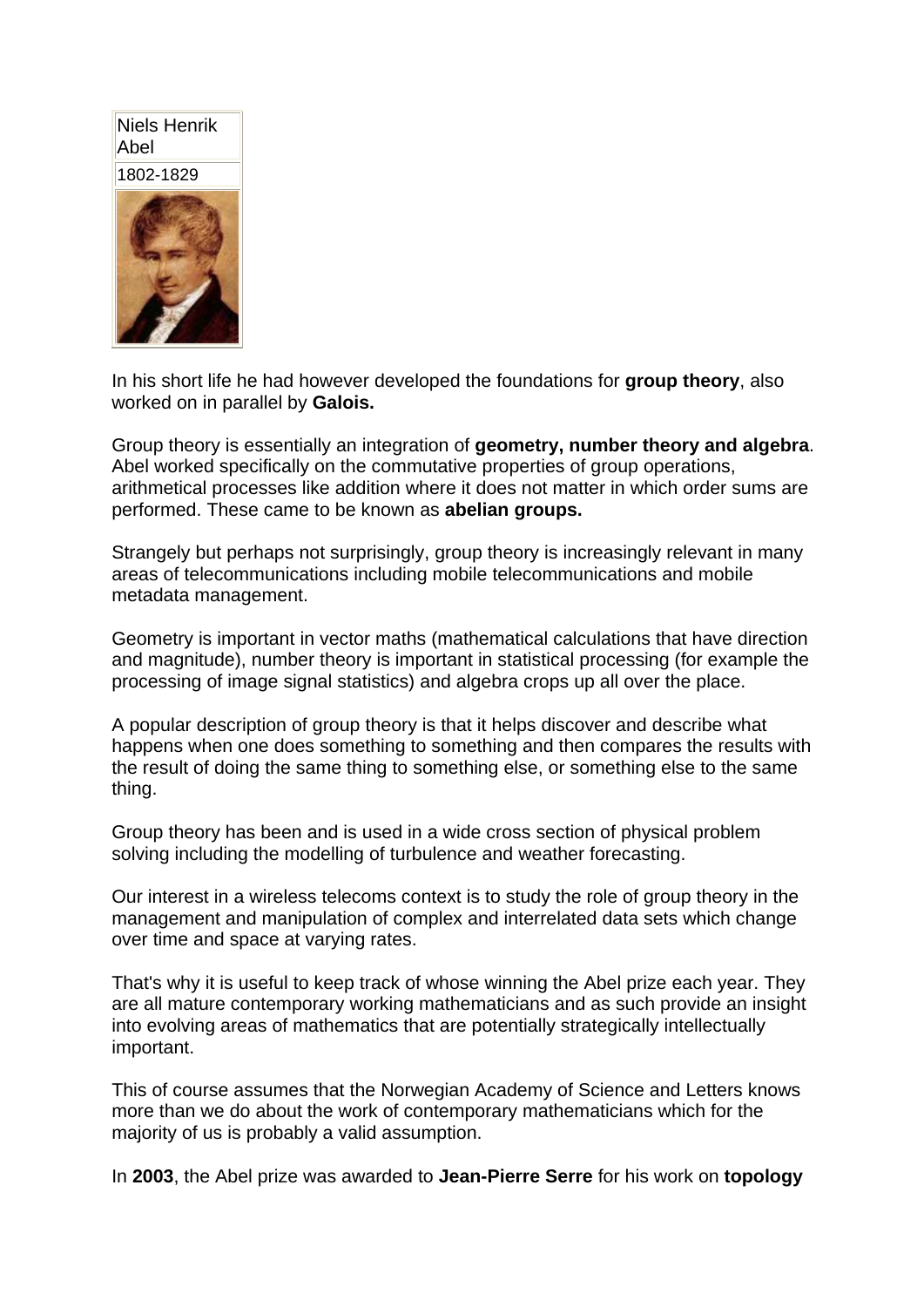## **(place and space) and group theory.**

In **2004**, the Abel prize was awarded jointly to **Sir Michael Francis Atiyah** and **Isadore M Singer** for their work on the eponymous Atiyah-Singer index theorem, a construct for measuring and modelling **how quantities and forces vary over time and space taking into account their rate of change**.

In **2005,** the Abel prize was awarded to **Peter Lax** for his work on non linear differential equations and singularities, the modelling of odd things that happen at odd moments, breaking the sound barrier for example. Dedicated readers of RTT Hot Topics might remember our venture on to this territory in our March 2003 Hot Topic 'Turbulent Networks'. One reader hurtfully assumed the Hot Topic was an early April fool which was of course untrue. System stability is going to be a major focus in multi media multi service network provision including multi media multi service networks with integrated mobile metadata functionality .Peter Lax wittingly or unwittingly is building on work done by Benoit Mandelbrot in the 1980's that in turn was based on the work of Lewis Fry Richardson (uncle of the late Sir Ralph Richardson) on aeronautical turbulence prior to the first world war.

In **2006**, the Abel prize was awarded to Lennart Carleson for his work on **harmonic analysis** and his theory of **smooth dynamical systems.**

| Figure 7 Mathematicians of the month April 2006     |      |      |           |                  |
|-----------------------------------------------------|------|------|-----------|------------------|
| Abel Prize Winners 2003-2006                        |      |      |           |                  |
| Jean Pierre Serre Michael F Atiyah Isadore M Singer |      |      | Peter Lax | Lennert Carleson |
| 2003                                                | 2004 | 2004 | 2005      | 2006             |
|                                                     |      |      |           |                  |

Lennart Carleson conveniently brings together two story lines that we have explored.

His work on **harmonic analysis** developed Fourier's work but specifically applied to **acoustic waveform synthesis.** The popular press describes Lennart as the 'mathematician who paved the way for the iPOd' This is perhaps a rather journalistic interpretation. In practice his work in this area in the 1960's marked an important advance in musical set theory, the categorizing of musical objects and their harmonic relationships. These have subsequently proved useful in audio system simulation and design and automated audio meta data tagging. Robert Moog was developing his Moog synthesizer at the same time.

Lennart's real genius is that he has done this work together with his work on dynamic systems, the branch of modern mathematics now dedicated to the modeling of large